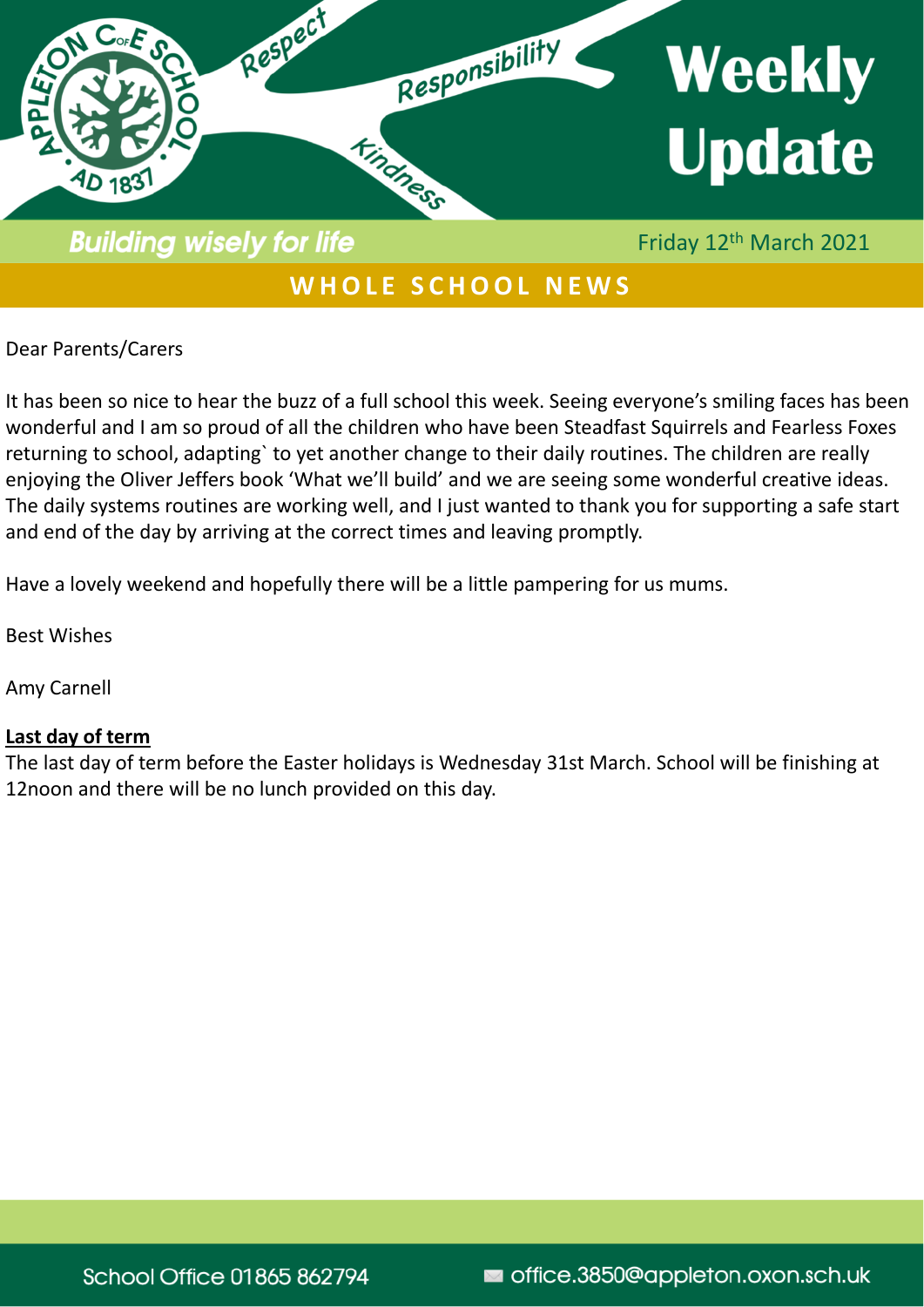### **Street Tag update**

Thank you to everyone who is working hard to collect points for our school team. It is great to see new team members joining each week so please sign up to our team if you haven't already done so. We are competing against schools with over 100 team members so please do encourage your friends and family to join our team. Street Tag is a great way to stay active during lockdown too. The current round runs from the 28th December-30th March.

At the time of writing, the Vale Area leader board (out of 24 teams) is as follows:

1st place= 11,014,870 points Drayton Primary (194 team members) 2nd place=8,726,275 points Rush Common Primary (185 team members) 3rd place= 4,829,770 points Chilton Primary (150 team members) 4th place= 2,438,935 points Sunningwell Primary (88 team members) 5th place= 2,066,410 points Appleton Primary (52 team members)

Our school leader board (out of 52 members) is as follows:

1st place= bellejem 447,770 points 2nd place= ghostfairy 240,485 points 3rd place= rallycoach 235,980 points

A new PE Code will be shared each week. Here is the code for this week: ForSchools\_NPEP

### **Travel to Tokyo**

A very big thank you to those of you have already started to log your activity for our school team. I am delighted to say that we have reached Athens (our second destination in our virtual journey). We are now working towards reaching Atlanta, USA. You can find more information/ log your physical activity on the Get Set website: <https://www.getset.co.uk/travel-tokyo>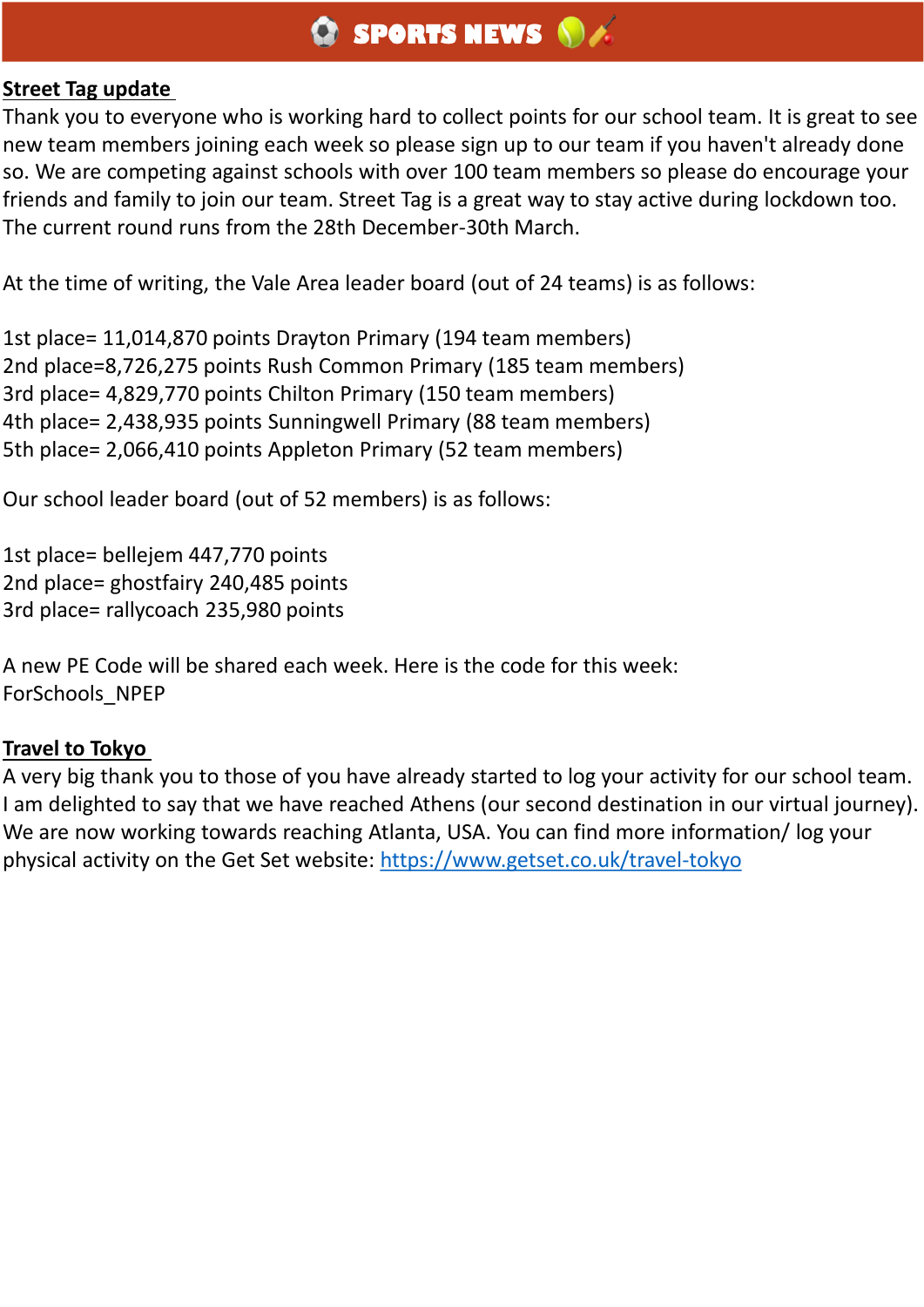

**Building wisely for life** 

**IMPORTANT DATES**

Wednesday 31<sup>st</sup> March End of term Monday 19<sup>th</sup> April **Inset Day** 

#### **P A R K I N G – K E E P O U R C H I L D R E N S A F E**



**1. 'KEEP CLEAR', zig –zag lines**

- This area should be kept clear during school hours
- This is not a parking spot
- This is not a drop off point

**2. White lines** These lines indicate areas where it has been deemed inappropriate to park as it causes an obstruction putting pedestrians and other road users at unnecessary risk

**3. School access road** This road should be kept clear during school drop off/pick up times. This is not a drop off point, parking space or turning point

| ACADEMIC YEAR DATES 2020/2021 |         |                                                                     |                                                                                           |
|-------------------------------|---------|---------------------------------------------------------------------|-------------------------------------------------------------------------------------------|
|                               | Start:  | Wednesday 2 <sup>nd</sup> September                                 | <b>Inset Days</b>                                                                         |
| <b>WINTER TERM 2020</b>       | $H/T$ : | Friday 23rd October - Friday 30 <sup>th</sup> October               | Monday 19th April 2021<br>Wednesday 21st July 2021<br>Thursday 22 <sup>nd</sup> July 2021 |
|                               | End:    | Friday 18 <sup>th</sup> December at 1.15pm                          |                                                                                           |
| <b>SPRING TERM 2021</b>       | Start:  | Monday 4 <sup>th</sup> January                                      |                                                                                           |
|                               | H/T:    | Monday 15 <sup>th</sup> February - Friday 19 <sup>th</sup> February | <b>May Bank Holiday</b><br>Monday 3rd May 2021                                            |
|                               | End:    | Wednesday 31 <sup>st</sup> March at 12noon                          |                                                                                           |
| <b>SUMMER TERM 2021</b>       | Start:  | Tuesday 20 <sup>th</sup> April 2020                                 |                                                                                           |
|                               | $H/T$ : | Monday $31^{st}$ May – Friday 4 <sup>th</sup> June                  |                                                                                           |
|                               | End:    | Tuesday 20 <sup>th</sup> July at 1.15pm                             |                                                                                           |

#### **School Office 01865 862794**